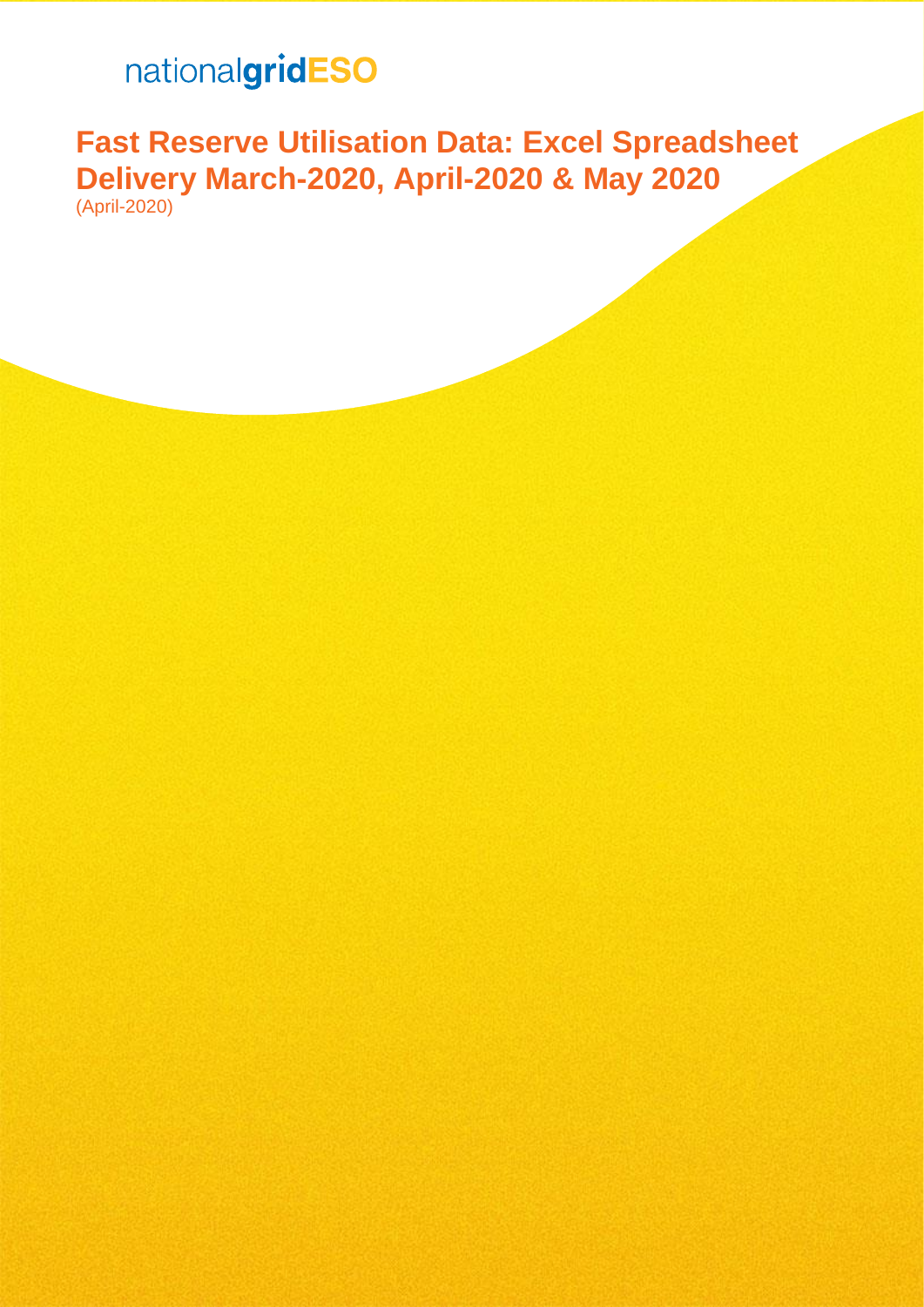# **Utilisation Data: Excel Spreadsheet**

This document supports the March 2020, April 2020 and May 2020 utilisation data files published on the National Grid ESO website. The information in the data tabs within the excel spreadsheets are explained as follows.

### Monthly Utilisation Volumes

The monthly utilisation volume in the excel spreadsheet is based on the aggregate of all accepted offers for firm and optional services, from BM and non-BM units to provide fast reserve. Please note the data is for the total utilisation for the whole month across all settlement periods and is not the average utilisation by settlement period.

This utilisation data is available on a per settlement period for the last 12 months enabling market participants to complete their own analysis on utilisation.

#### Optional Monthly Utilisation Volumes

The optional monthly utilisation volume in the excel spreadsheet is based on the aggregate of all accepted offers for optional services only from BM and NBM units to provide optional fast reserve. Please note the data is for the total optional utilisation for the whole month across all settlement periods and is not the average optional utilisation by settlement period.

This optional utilisation data is available on a per settlement period for the last 12 months enabling market participants to complete their own analysis on optional utilisation.

#### Firm Monthly Utilisation Volumes

The firm monthly utilisation volume in the excel spreadsheet is based on the aggregate of all accepted offers for firm services only, from BM and NBM units to provide firm fast reserve. Please note the data is for the total firm utilisation for the whole month across all settlement periods and is not the average firm utilisation by settlement period.

This firm utilisation data is available on a per settlement period for the last 12 months enabling market participants to complete their own analysis on firm utilisation.

#### Utilisation Volumes by Price Band

Within the excel spreadsheet, the utilisation by price band has 3 tables which are the total volumes of BM, non-BM and aggregated BM and non-BM fast reserve utilisation for the financial year to date broken down into price bands. The price information is based on all accepted offers for firm and optional services from BM and NBM units to provide fast reserve.

#### Optional Utilisation Volumes by Price Band

Within the excel spreadsheet, the optional utilisation by price band has 3 tables which are the total volumes of BM, non-BM and aggregated BM and non-BM optional fast reserve utilisation for the financial year to date broken down into price bands. The price information is based on all accepted offers for optional services only from BM and NBM units to provide optional fast reserve.

#### Firm Utilisation Volumes by Price Band

Within the excel spreadsheet, the firm utilisation by price band has 3 tables which are the total volumes of BM, non-BM and aggregated BM and non-BM firm fast reserve utilisation for the financial year to date broken down into price bands. The price information is based on all accepted offers for firm services only from BM and NBM units to provide firm fast reserve.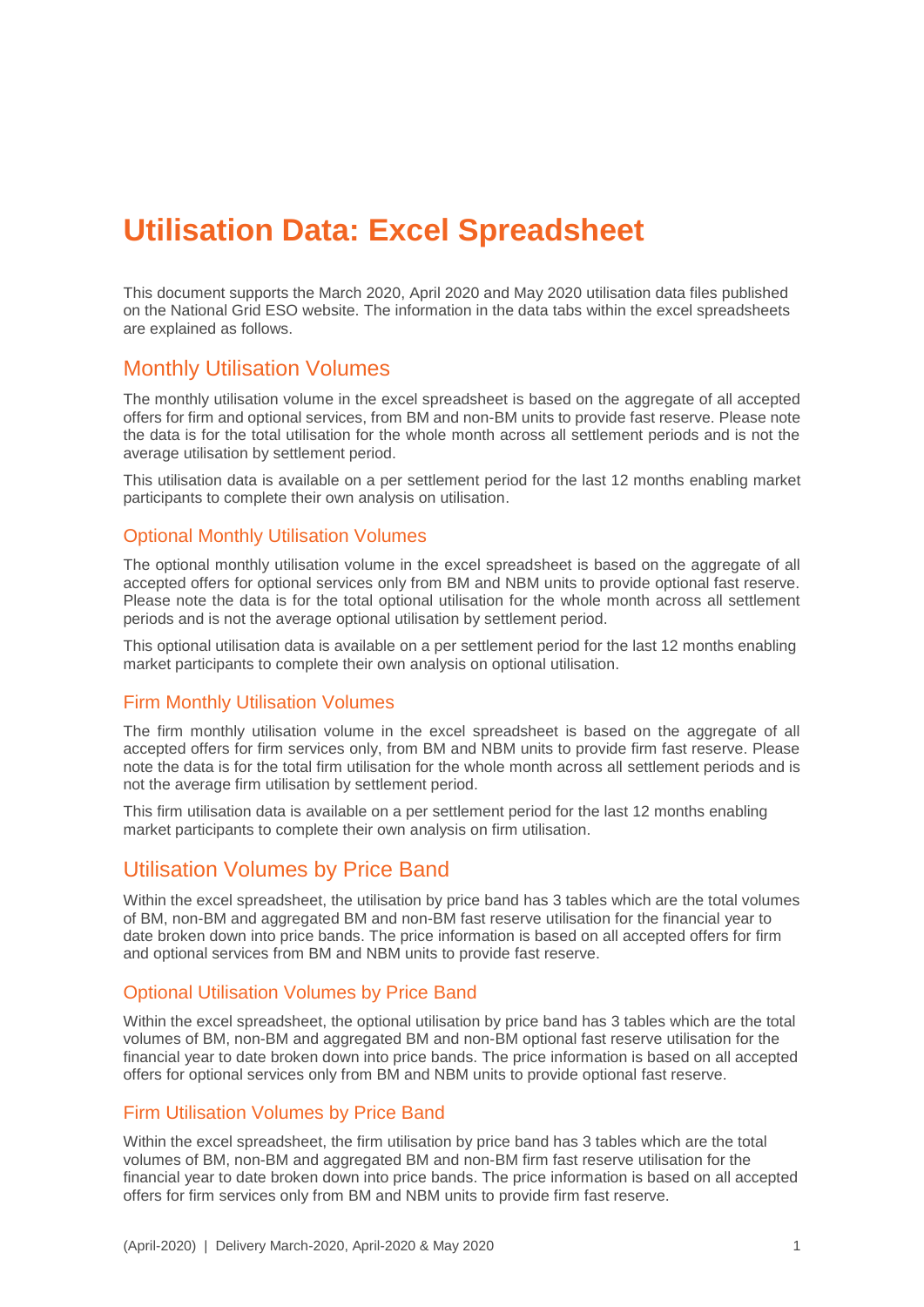# Utilisation Durations by Time Bands

Within the excel spreadsheet, the information on utilisation durations counts all accepted offers for firm and optional services, from BM and NBM units based on the fast reserve instruction duration. It is expected that this data will remain relatively static from month to month. The data provided is the summation of fast reserve utilisation instructions since 1<sup>st</sup> April 2016.

An error was identified in the data previously shared in these spreadsheets back to and including the May-19 spreadsheet. This error incorrectly omitted some utilisation data. This has now been corrected and the correct data is reflected back to April 2016 in the March-20 excel spreadsheet. Two tables are included to show data obtained by the same process as the previously published data and the now corrected utilisation data.

All future fast reserve utilisation spreadsheets from and including the April-20 spreadsheet will provide this data based on all available fast reserve utilisation instructions since 1<sup>st</sup> April 2016.

# Contracted Volume

The contracted volume is provided in table form. Due to the suspension of tender rounds until further notice and the last contract due to expire on 31<sup>st</sup> March, 2020 this data tab will be removed from and including the April-20 spreadsheet.

# 24-month requirement

The requirement for the next 24 months is outlined in the excel spreadsheet, this includes a current overview of the requirement per EFA block. This is the requirement for the whole period and does not reflect any procurement strategy that may be employed by the System Operator. Information on short term procurement decisions can be found in the relevant market information report.

Due to the suspension of tender rounds until further notice and the last contract due to expire on 31<sup>st</sup> March, 2020 this data tab will be removed from and including the April-20 spreadsheet.

# Feedback

We are constantly looking at the data we share and how this is presented. Please feel free to provide any feedback on the format and content of the Fast Reserve utilisation data.